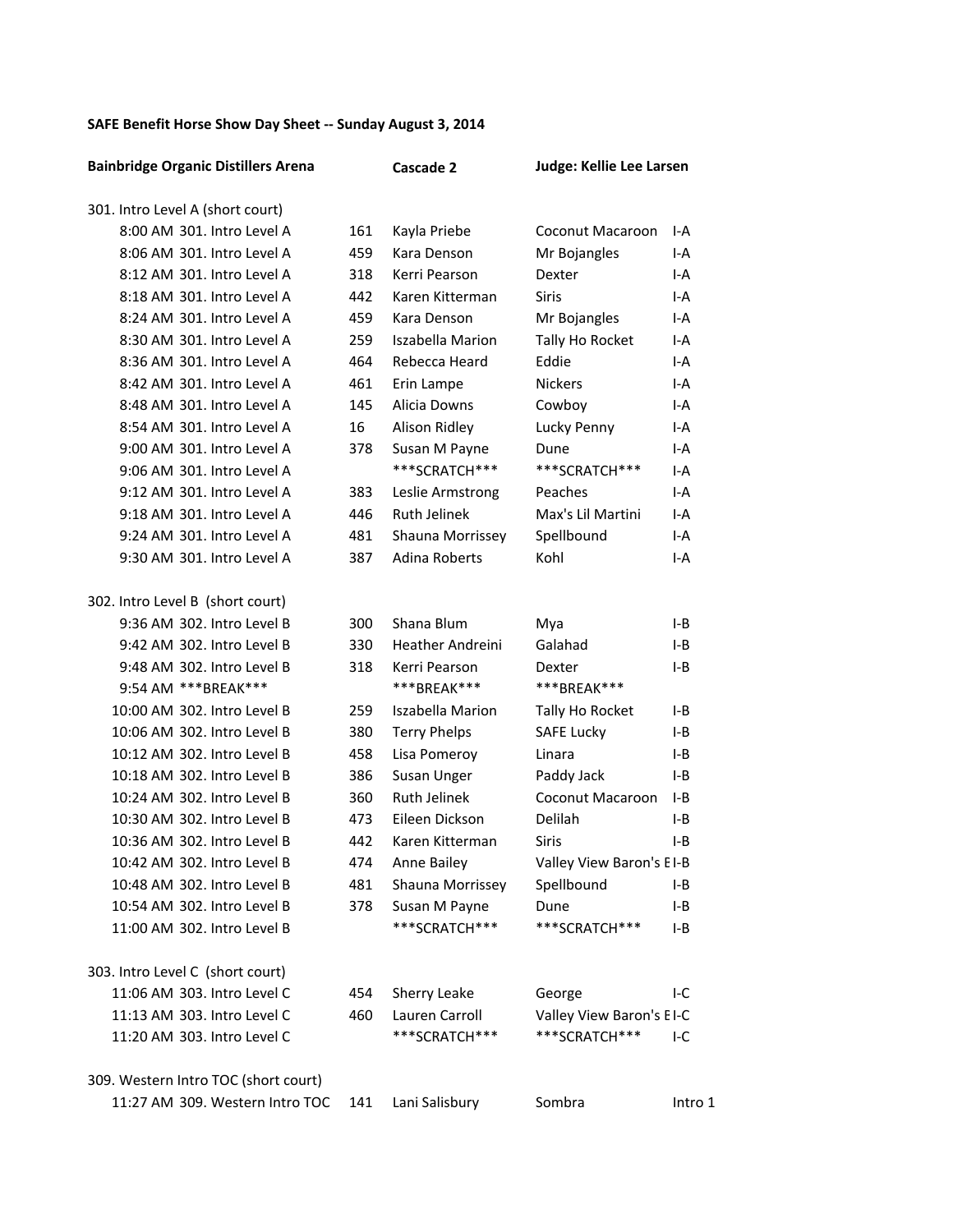| 11:33 AM 309. Western Intro TOC           | 335 | Margaret Laverty                    | Lil Roan Cowgirl         | Intro 1 |
|-------------------------------------------|-----|-------------------------------------|--------------------------|---------|
| 11:39 AM 309. Western Intro TOC           | 331 | <b>Bobbie Knapp</b>                 | Sea of Choices           | Intro 3 |
| 11:45 AM 309. Western Intro TOC           | 480 | <b>Brook Contratto</b>              | <b>Terras Chardonnay</b> | Intro 1 |
| 11:51 AM 309. Western Intro TOC           | 463 | Helga Roberts                       | Matinee Idol             | Intro 4 |
| 11:58 AM 309. Western Intro TOC           | 331 | <b>Bobbie Knapp</b>                 | Sea of Choices           | Intro 3 |
| 12:04 PM *** LUNCH BREAK***               |     | ***LUNCH BREAK*** ***LUNCH BREAK*** |                          |         |
|                                           |     |                                     |                          |         |
| 310. Western Basic TOC ((short court)     |     |                                     |                          |         |
| 12:34 PM 310. Western Basic TOC           | 432 | Monica Prather                      | Zippers Galore           | $B-1$   |
| 12:40 PM 310. Western Basic TOC           | 341 | Chelsea Green                       | Ekhaterina               | $B-1$   |
| 12:46 PM 310. Western Basic TOC           | 354 | Ronda Jusenius                      | Zoey                     | $B-1$   |
| 12:52 PM 310. Western Basic TOC           | 163 | Georgia Leib                        | Catt Savvy               | B-1     |
| 12:58 PM 310. Western Basic TOC           | 324 | Cathi Champion                      | Satin Poco Chexolena B-1 |         |
| 1:04 PM 310. Western Basic TOC            | 321 | Delinda Jokela                      | Reed Olot Olena (Bel B-1 |         |
| 1:10 PM 310. Western Basic TOC            | 363 | Lisa O'Gorman                       | Quincey                  | $B-1$   |
| 1:16 PM 310. Western Basic TOC            | 437 | Rachel Koehler                      | <b>Shocking Awesome</b>  | $B-2$   |
| 1:23 PM 310. Western Basic TOC            | 321 | Delinda Jokela                      | Reed Olot Olena (Bel B-2 |         |
| 1:30 PM 310. Western Basic TOC            | 363 | Lisa O'Gorman                       | Quincey                  | $B-2$   |
| 1:37 PM 310. Western Basic TOC            | 437 | Rachel Koehler                      | <b>Shocking Awesome</b>  | $B-2$   |
| 1:44 PM 310. Western Basic TOC            | 269 | Jessy Olson                         | Thor the Mustang         | $B-3$   |
| 1:50 PM 310. Western Basic TOC            | 432 | Monica Prather                      | <b>Zippers Galore</b>    | $B-3$   |
| 1:57 PM 310. Western Basic TOC            | 463 | Helga Roberts                       | Matinee Idol             | $B-4$   |
| 2:03 PM 310. Western Basic TOC            | 269 | Jessy Olson                         | Thor the Mustang         | $B-4$   |
| 2:09 PM *** ARENA RECONFIG BREAK***       |     |                                     |                          |         |
|                                           |     |                                     |                          |         |
| 311. Western Level 1 TOC (Standard Court) |     |                                     |                          |         |
| 2:19 PM 311. Western Level 1 TOC 359      |     | Lauren Wilfer                       | Opalena                  | 1-3     |
| 2:27 PM 311. Western Level 1 TOC 263      |     | Sarah Stevens                       | Down for Cash            | $1 - 3$ |
| 2:34 PM 311. Western Level 1 TOC 273      |     | Kirstin Foster                      | Quincys Rebel Cody       | $1 - 2$ |
| 2:41 PM 311. Western Level 1 TOC 359      |     | Lauren Wilfer                       | Opalena                  | $1 - 4$ |
| 2:49 PM 311. Western Level 1 TOC 263      |     | Sarah Stevens                       | Down for Cash            | $1 - 4$ |
|                                           |     |                                     |                          |         |
| 307.3 First Level Test 3 (Standard Court) |     |                                     |                          |         |
| 2:56 PM 307. First Level TOC              | 430 | <b>Heather Courtney</b>             | Rainman                  | $1 - 3$ |
| 3:04 PM 307. First Level TOC              | 438 | Cheryl Clark                        | Gustopher                | $1 - 3$ |
| 3:11 PM 307. First Level TOC              | 440 | Ann Casey                           | Welkin                   | $1 - 3$ |
| 3:19 PM 307. First Level TOC              | 264 | Kristen Davignon                    | Spin in the Rain         | $1 - 3$ |
| 3:26 PM 307. First Level TOC              | 438 | Cheryl Clark                        | Gustopher                | $1 - 3$ |
| 3:34 PM 307. First Level TOC              | 280 | <b>Kelsey Nicholls</b>              | Roman Holiday            | $1 - 3$ |
|                                           |     |                                     |                          |         |
| <b>Anderson Saddle Fitting Arena</b>      |     | Permanent Dressage Court            | Judge: Jane Judson       |         |
|                                           |     |                                     |                          |         |
| 304. Training Level 1                     |     |                                     |                          |         |
| 8:00 AM 304. Training Level 1             | 136 | Chyenne Pomeroy                     | Tommi                    | $T-1$   |
| 8:07 AM 304. Training Level 1             | 258 | Micaela Read                        | Furbalisous              | $T-1$   |
| 8:14 AM 304. Training Level 1             | 454 | Sherry Leake                        | George                   | $T-1$   |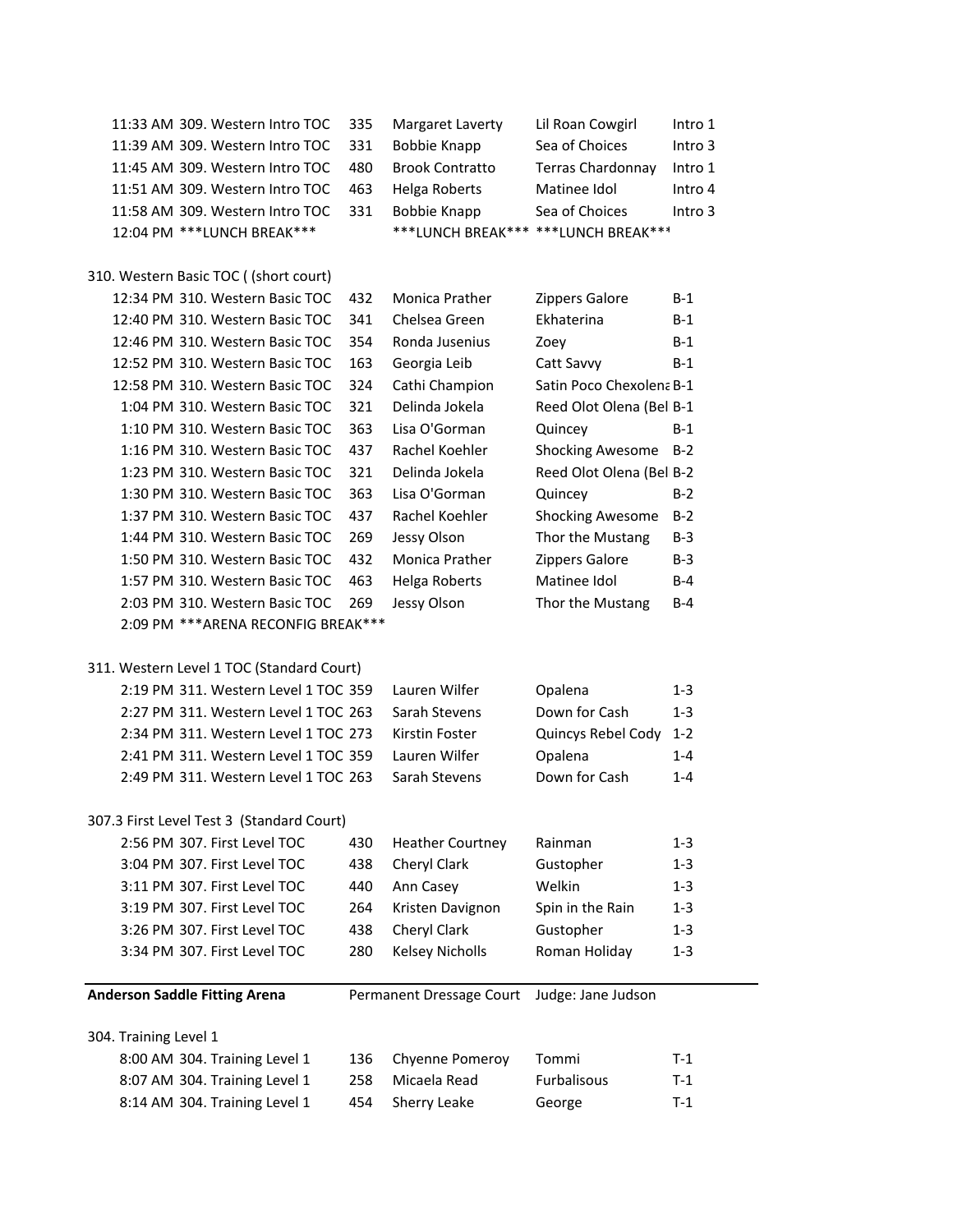|                          | 8:21 AM 304. Training Level 1       | 456               | Jackie Burch             | Hope               | $T-1$   |
|--------------------------|-------------------------------------|-------------------|--------------------------|--------------------|---------|
|                          | 8:28 AM 304. Training Level 1       | 360               | <b>Ruth Jelinek</b>      | Coconut Macaroon   | $T-1$   |
|                          | 8:35 AM 304. Training Level 1       | 147               | Shelby Finlay            | Hurry Miss Scurry  | $T-1$   |
|                          | 8:42 AM 304. Training Level 1       | 455               | Helga Roberts            | Bella              | $T-1$   |
|                          | 8:49 AM 304. Training Level 1       | 118               | Georgia Rea              | Mi Moulin Rouge    | $T-1$   |
|                          | 8:56 AM 304. Training Level 1       | 147               | Shelby Finlay            | Hurry Miss Scurry  | $T-1$   |
|                          | 9:03 AM 304. Training Level 1       | 273               | Kirstin Foster           | Quincys Rebel Cody | $T-1$   |
|                          | 9:10 AM 304. Training Level 1       | 153               | Cyarah Sell              | Mr Black Magic     | $T-1$   |
|                          | 9:17 AM 304. Training Level 1       | 282               | Christopher Lewman       | Go Tango           | $T-1$   |
|                          | 9:24 AM 304. Training Level 1       | 470               | Anne Bailey              | Tiede Z            | $T-1$   |
|                          | 9:31 AM 306. Training Level 3       | 472               | Andrea Lucianna          | <b>Delilah</b>     | $T-3$   |
|                          | 9:38 AM 304. Training Level 1       | 154               | Kailey Jones             | Prince             | $T-1$   |
|                          | 9:45 AM *** BREAK***                |                   |                          |                    |         |
|                          | 9:52 AM 308. Second & Above TOC 472 |                   | Andrea Lucianna          | <b>Delilah</b>     | $2 - 3$ |
| 305. Training Level 2    |                                     |                   |                          |                    |         |
|                          | 10:00 AM 305. Training Level 2      | 154               | Kailey Jones             | Prince             | $T-2$   |
|                          | 10:07 AM 305. Training Level 2      | 467               | Lauren Carroll           | Tiede Z            | $T-2$   |
|                          | 10:15 AM 305. Training Level 2      | 445               | Chris Uyyek              | Vienne             | $T-2$   |
|                          | 10:22 AM 305. Training Level 2      | 12                | Madison Hyppa            | Chloe              | $T-2$   |
|                          | 10:30 AM 305. Training Level 2      | 457               | Lisa Eagley              | Galahad            | $T-2$   |
|                          | 10:37 AM 305. Training Level 2      | 262               | <b>Shonnessy Gilmore</b> | Starla             | $T-2$   |
|                          | 10:45 AM 305. Training Level 2      | 456               | Jackie Burch             | Hope               | $T-2$   |
|                          | 10:52 AM 305. Training Level 2      |                   | <b>Terry Phelps</b>      | SAFE Lola          | $T-2$   |
|                          | 11:00 AM 305. Training Level 2      | 435               | Heather Andreini         | <b>Heidi</b>       | $T-2$   |
|                          | 11:07 AM 305. Training Level 2      | 462               | Andy Carrel              | Kingston           | $T-2$   |
|                          | 11:15 AM 305. Training Level 2      | 476               | Sara Matuszewski         | Iggy               | $T-2$   |
|                          | 11:22 AM 305. Training Level 2      | 153               | Cyarah Sell              | Mr Black Magic     | $T-2$   |
| 306. Training Level 3    |                                     |                   |                          |                    |         |
|                          | 11:30 AM 306. Training Level 3      | 462               | Andy Carrel              | Kingston           | T-3     |
|                          | 11:37 AM 306. Training Level 3      | 476               | Sara Matuszewski         | Iggy               | $T-3$   |
|                          | 11:44 AM 306. Training Level 3      | 430               | <b>Heather Courtney</b>  | Rainman            | $T-3$   |
|                          | 11:51 AM 306. Training Level 3      | 153               | Cyarah Sell              | Mr Black Magic     | $T-3$   |
|                          | 11:58 AM 306. Training Level 3      | 154               | Kailey Jones             | Prince             | $T-3$   |
|                          | 12:05 PM 306. Training Level 3      | 118               | Georgia Rea              | Mi Moulin Rouge    | $T-3$   |
|                          | 12:12 PM *** LUNCH BREAK***         |                   | ***LUNCH BREAK***        |                    |         |
| 307.1 First Level Test 1 |                                     |                   |                          |                    |         |
|                          | 12:42 PM 307. First Level TOC       | 325               | Amy Greenbaum            | Pyatta             | $1 - 1$ |
|                          | 12:49 PM 307. First Level TOC       | 138               | Keelie Hyppa             | Colby              | $1 - 1$ |
|                          | 12:57 PM 307. First Level TOC       | $12 \overline{ }$ | Madison Hyppa            | Chloe              | $1 - 1$ |
|                          | 1:04 PM 307. First Level TOC        | 264               | Kristen Davignon         | Spin in the Rain   | $1 - 1$ |
|                          | 1:12 PM 307. First Level TOC        | 262               | Shonnessy Gilmore        | Starla             | $1 - 1$ |
|                          | 1:19 PM 307. First Level TOC        | 274               | Kimberly Barber          | Wallace            | $1 - 1$ |
|                          |                                     |                   |                          |                    |         |